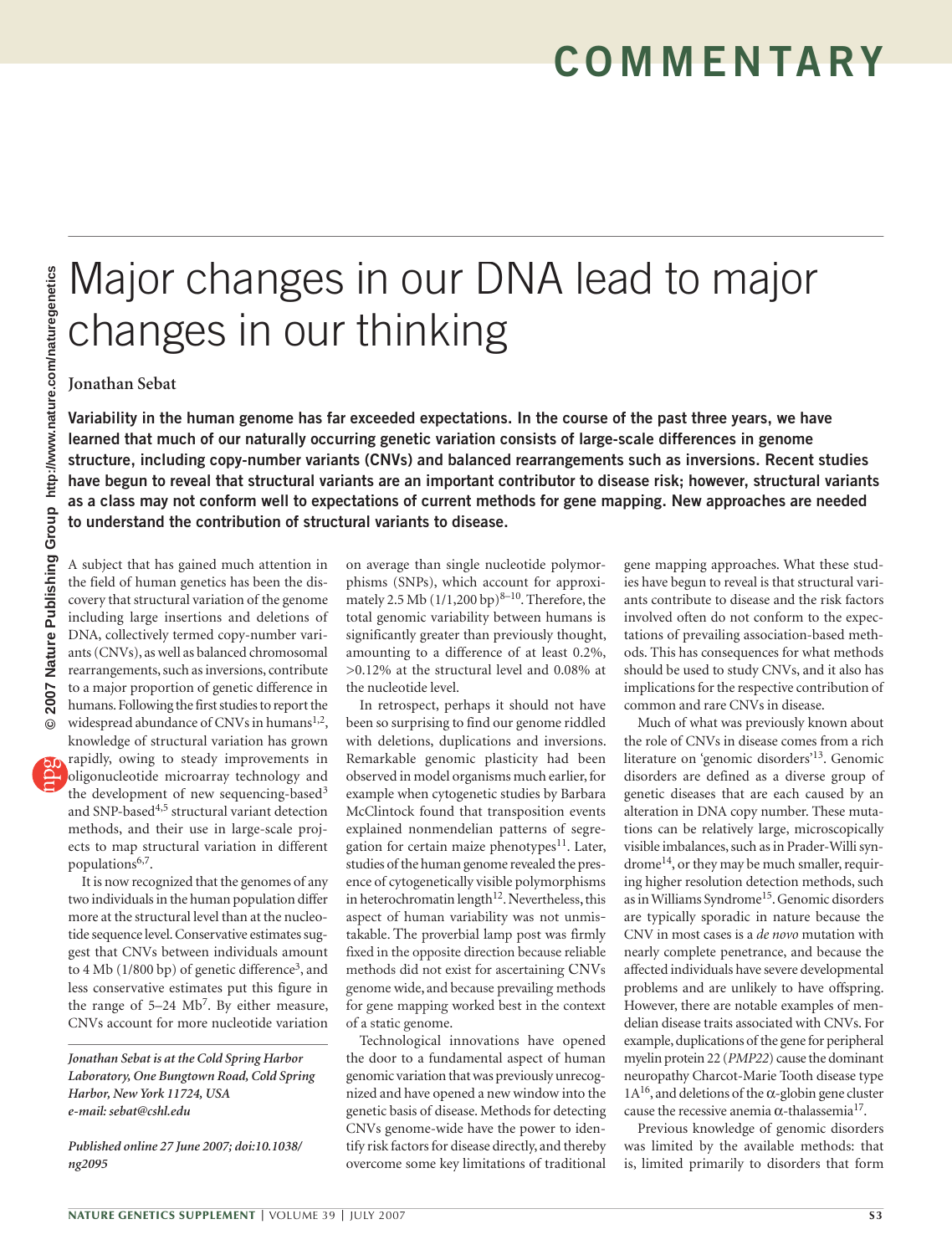a distinct clinical entity and where genomic imbalances are often cytogenetically visible or inherited in a dominant fashion. The application of high resolution genome-wide methods to sporadic disorders promises to greatly improve the power to detect CNVs that cause disease<sup>18</sup>. In addition, these genetic findings are proving helpful in informing physicians about the clinical features of a disorder. For example, by identifying new clinically relevant CNVs and correlating these changes with phenotypic information, new genomic disorders have been defined that had not been previously recognized as distinct clinical entities $19-21$ .

Because each genomic disorder is a clinically defined syndrome linked with a single locus, and each is nearly 100% penetrant, these diseases are individually quite rare in the human population. However, it is not a great stretch of the imagination to envisage another type of genomic disorder that is similar in many respects to those described above, but is instead a common disease. Consider, for instance, a disorder where the clinically defined phenotype is not associated with a single locus, but is instead associated with the occurrence of a single dominant mutation involving any one of 50 autosomal genes. Assuming a spontaneous CNV mutation rate of 1/10,000 per locus on average, a 'complex genomic disorder' of this kind would be relatively common, with a population prevalence of 1/200.

Spontaneous copy-number mutation has recently emerged as a relevant issue in common disease, for example in autism spectrum disorders (ASD) where the prevalence is estimated at 1/150 (ref. 22). A high frequency of spontaneous copy-number mutation has been reported in ASD<sup>23</sup>. In this study,  $10\%$  (12/118) of sporadic cases were associated with a *de novo* CNV, a significantly higher rate than in families with more than one affected child (3%) or in healthy controls (1%). In a separate study focusing on a subset of individuals with syndromic autism (combined with dysmorphic features and mental retardation), Jacquemont *et al.* found the frequency of *de novo* CNVs to be 24% (7/26)24. The frequency of *de novo* mutation found in these studies is an underestimate. Considering that microarray analysis at a resolution of ≤85,000 probes detects fewer than 10% of all CNVs, the total frequency of *de novo* copy-number changes in autism could be several-fold higher than what has been reported, raising the possibility that spontaneous structural mutations may contribute to disease in a majority of patients. The mutations identified in these studies occurred at many loci throughout the genome, and no individual CNV was found in more than 1% of cases. This high degree of heterogeneity is consistent with the

findings of early genetic studies of autism that found evidence for linkage at many locations in the genome25. An important implication of the recent findings in autism is that the genetic component of certain common disorders may consist largely of a constellation of rare, highly penetrant mutations. This line of evidence also favors the notion that much of the sporadic nature of autism can be attributed to spontaneous mutation at individual loci, in contrast to models that explain the lack of mendelian segregation by the additive or multiplicative effects of alleles at multiple  $loci^{26}$ .

A high rate of structural mutation is not a property of autism or other neurodevelopmental disorders; it is a property of the human genome. Therefore, frequent spontaneous copy-number mutation may play a prominent role in adult-onset neuropsychiatric disorders or indeed in any heritable disease whose effect on reproductive fitness and its prevalence in the population seem to defy darwinian  $logic^{27}$ . There are several examples of familial genomic disorders<sup>28</sup>; but one fact that is not well appreciated is that they are invariably a result of spontaneous mutation (occurring in recent ancestry). For example, autosomal dominant and sporadic forms of Charcot Marie-Tooth disease type 1 are caused by identical duplications of the gene *PMP22*, and are typically inherited in the dominant pedigrees and *de novo* in the sporadic cases<sup>29</sup>. The common αglobingene deletions found in different isolated populations each occur on a different haplotype background, implying that the deletions arose independently in each group<sup>17</sup>, and recently a high rate of spontaneous α-globin mutation in sperm was confirmed by Lam *et al.*30. Thus, the persistence of some diseases in the global population may be due to a high rate of random mutation and a large number of potential sites in the genome which, when altered, can produce a similar disease phenotype.

It is certain that common copy-number polymorphisms (CNPs) will underlie heritable human traits. Deletions are known to underlie some relatively common human traits, such as the Rh-negative blood type $31$  and color blindness<sup>32,33</sup>. More recently, CNPs have been shown to contribute to disease risk. For example duplications of the gene *CCL3L1* have been found to influence susceptibility to infectious disease34, and CNPs of *FCGR3B* predispose to systemic autoimmune disease<sup>35,36</sup>.

Although the variation in the above cases is common, for a variety of reasons, SNP-based methods may fail to ascertain much of the structural variation at these and other loci. Population-based studies have shown that CNPs as a class have reduced linkage disequilibrium with neighboring SNPs<sup>5,7</sup>. Potential

reasons for this effect could include reduced SNP coverage in CNP regions and in regions rich in segmental duplications, or recurrent copy-number mutations at individual loci. Recurrent mutation is certainly evident at some CNP loci, based on the existence of several common alleles. For example, quantitative PCR measurements of *FCGR3B* in a cohort of European ancestry showed four distinct distributions of diploid copy number, indicating that at least three distinct genomic structures, consisting of zero, one or two copies per chromosome, are common in the population<sup>35</sup>. The distribution of *CCL3L1* copy-number alleles was found to be greater still, varying between zero and seven copies per genome34. In both of the previous examples, disease risk was associated primarily with the dosage of a gene, rather than with any single allele. Thus, some CNPs constitute common variation that segregates independently of SNPs.

In the past three years, it has become obvious that the structure of the human genome is not static. Furthermore, it is becoming increasingly evident that copy-number variability differs from nucleotide variability in terms of the rate at which copy-number mutations occur spontaneously in the genome<sup>37</sup> and the allelic diversity that may occur as a result. Therefore, CNVs require special consideration in large-scale genetic studies of disease<sup>38</sup>. For loci with the highest mutation rates, linkage disequilibrium–based methods of association are not effective<sup>39</sup>; therefore, direct methods of CNV detection are required. In addition, for some diseases a family-based study may have advantages over a case-control design because it would allow the identification of *de novo* mutations. Lastly, confirming the association of candidate genes originally identified from genome-wide CNV scans will surely require methods that are different from conventional approaches for fine-mapping candidate regions identified in whole-genome association studies, and are likely to involve a more comprehensive analysis of CNVs and SNPs, for example using a combination of tiling-resolution oligonucleotide arrays and high-throughput sequencing technology. When candidate loci originally identified from CNV studies are examined more closely, a new surprise may be in store in terms of the number of genes and diversity of causative alleles that contribute to disease.

## **ACKNOWLEDGMENTS**

Special thanks to M. Wigler, M.-C. King and D. Levy for helpful discussions and to J. Lupski for his critical reading of the manuscript. My laboratory is funded by the Simons Foundation, Lattner Foundation, Stanley Foundation, the US National Institutes of Health (National Institute of Mental Health, National Human Genome Research Institute), Autism Speaks and the Southwest Autism Research and Resource